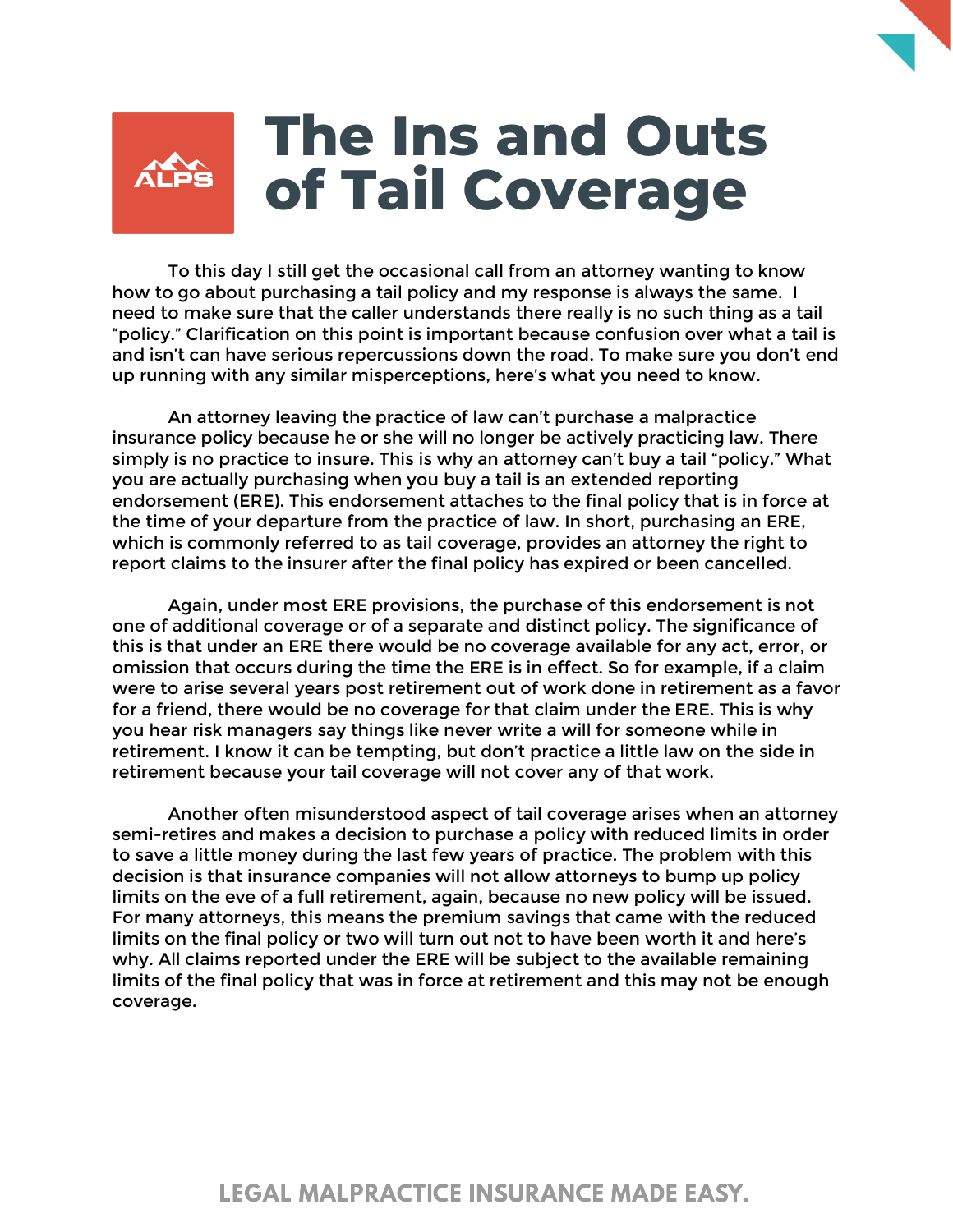By way of example, if you were to reduce your coverage limits from one million per occurrence/three million aggregate to five hundred thousand per occurrence/five hundred thousand aggregate during the last year or two of active practice in order to save a little money, you will only have coverage of five hundred thousand per occurrence/five hundred thousand aggregate available to you for all of your retirement years assuming there was no loss payout under that final policy. In terms of peace of mind, for many that would be an insufficient amount of coverage. Therefore, if you anticipate wanting those higher limits of one million/three million during your retirement years, keep those limits in place heading into retirement.

Unfortunately, while many attorneys hope to obtain an ERE at the end of their career, the availability of tail coverage isn't necessarily a given. For example, most insurers prohibit any insured from purchasing tail coverage when an existing policy is canceled for nonpayment of premium or if the insured failed to reimburse the insurance company for deductible amounts paid on prior claims. An attorney's failure to comply with the terms and conditions of the policy; the suspension, revocation, or surrender of an insured's license to practice law; and an insured's decision to cancel the policy or allow coverage to lapse may also create an availability problem.

An attorney's practice setting is also relevant. Particularly for retiring solo practitioners, insurers frequently provide tail coverage at no additional cost to the insured if the attorney has been continuously insured with the same insurer for a stated number of years. Given that tail coverage can be quite expensive, shopping around for the cheapest insurance rates in the later years of one's practice isn't a good idea as the opportunity to obtain a free tail could be lost. Review policy provisions or talk with your carrier well in advance of contemplating retirement in order not to unintentionally lose this valuable benefit.

The situation for an attorney who has been in practice at a multi-member firm is a bit different. Here, when an attorney wishes to retire, leave the profession, or is considering a lateral move and worried about the stability of the about-to-bedeparted firm, some insurance companies will not offer an opportunity to purchase an ERE due to policy provisions. The reason is the firm's existing policy will continue to be in force post attorney departure. This isn't as much of a problem at it might seem in that the departing attorney will be able to rely on former attorney language under the definition of insured. However, because the definition of insured varies among insurers, you should discuss this issue with your firm's malpractice insurance representative so options can be identified and reviewed well in advance of any planned departure. That said, I can share that under two ALPS policies and as long as certain conditions are met, we provide some of the most comprehensive tail coverage options in the industry, to include free individual EREs in event of retirement, death, disability or a call to active military service.